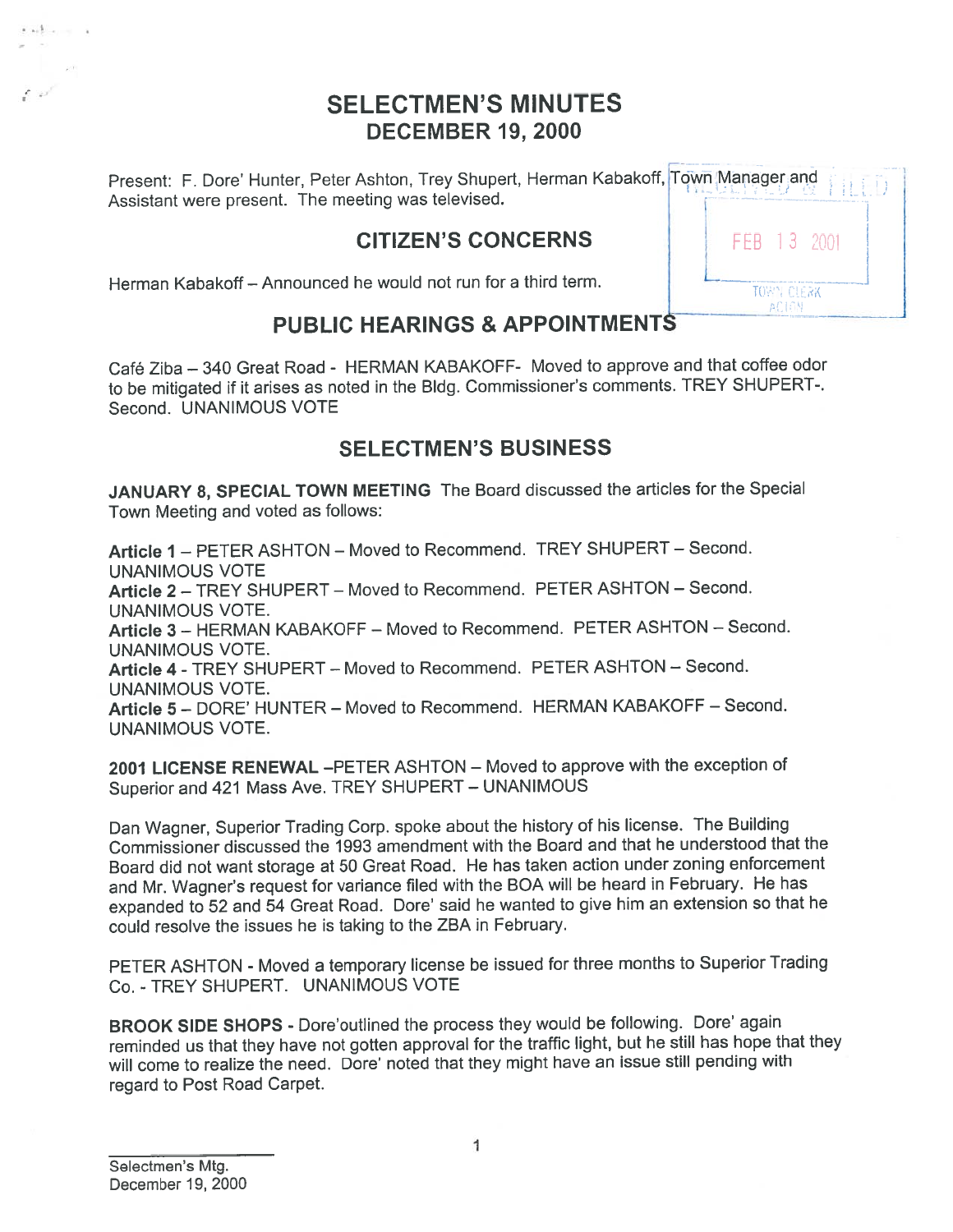Peter noted that he sees this project as <sup>a</sup> threat and inconsistent with Master <sup>p</sup>lan. The traffic impacts will be of <sup>a</sup> large magnitude. He wanted to limit the developer to 60,000 sq.ft. He is ok with the special permit reduced parking and the restaurant permit does need to work hand in hand with the overall size of the project. He did not see any language with posting <sup>a</sup> bond for the traffic light. Garry brought their attention to item 14.

Herman wanted to talk about parking and the back parcel. Trey did not feel we would be getting through this document at this meeting. He felt we needed to take this one item at <sup>a</sup> time. Clearly the developer is maximizing his project.

Dote' was concerned that the dual driveway for the project and Post Road parce<sup>l</sup> has not been combined.

Herman said that it is clear that we tie the 80/60 to the restaurant not the site plan. He felt that we all agree to have the back parce<sup>l</sup> graded and access from the service road. The <sup>g</sup>ift of the back parce<sup>l</sup> be noted in the decision. Herman asked if we could stipulate <sup>a</sup> traffic control person at pea<sup>k</sup> time. They cannot according to State law. Peter said he would like to see the applicant pay for traffic details if possible. Don said we currently did not have enoug<sup>h</sup> police personne<sup>l</sup> to fill such <sup>a</sup> detail. Trey would like to see the \$50,000 come to the town and maybe issue it to study EDC.

Peter asked again to condition the entire permit to 60,000. He was not ready to move on this tonight. Herman was concerned that that would be advantage to the developer.

2A127 BALL FIELD DEDICATION —Veterans Memorial Field. They discussed the naming. They wanted to be reminded of the Policy on naming at <sup>a</sup> next meeting — it was suggested that we pu<sup>t</sup> <sup>a</sup> notice in the paper to solicit <sup>a</sup> name and let Mike know we are willing to cut the ribbon when it opens officially.

REPORT ON THE DECEMBER 14<sup>th</sup> CAC MEETING Dore' updated the Board on the status of the presentations made to us. We sugges<sup>t</sup> the State vary some of the alternatives and they have several alternatives. The Town Manager was asked to forward to the TAC to ge<sup>t</sup> back to us with their comments and recommendations. He was seen <sup>a</sup> rough cut on Acton's intersections looking for impact on Acton using 1998 figures.

OTHER BUSINESS Peter had <sup>a</sup> meeting with TAC and they had raised issues and wanted to be more involved with transportation and traffic issues. He suggested that <sup>a</sup> member be appointed to the committee

## CONSENT AGENDA

HERMAN KABAKOFF — Moved to approve. PETER ASHTON — Second. UNANIMOUS VOTE.

# TOWN MANAGER'S REPORT

The Town Manager presented his budget and budget books to the Board.

None

r

Christine Joyce, Recording Secty.

EXECUTIVE S Hugert Clerk Date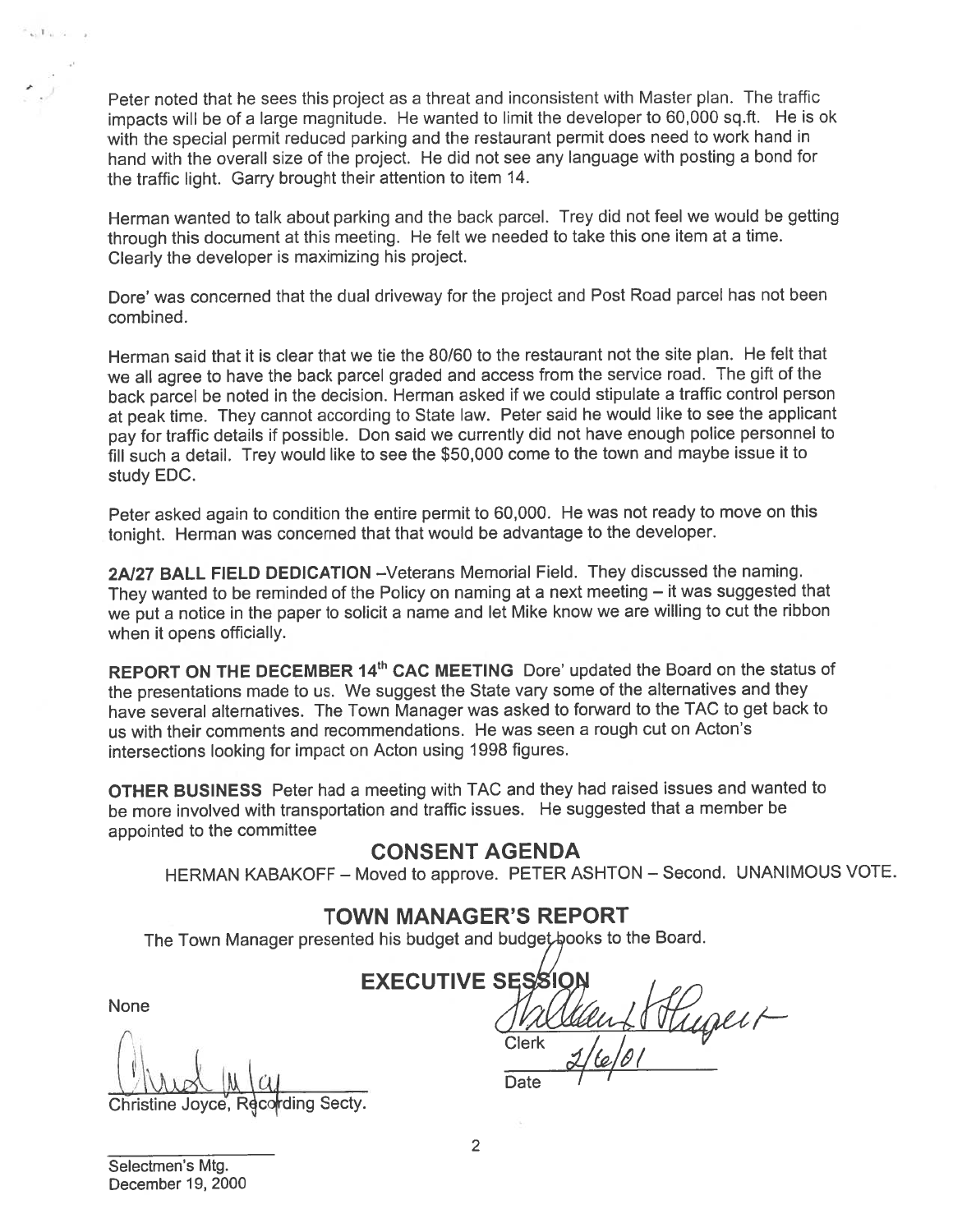December 15, 2000

TO: Board of Selectmen

FROM: F. Dore' Hunter, Chairman

SUBJECT: Selectmen's Report

# AGENDA DECEMBER 19, 2000 7:30 in Room 204

# I. CITIZEN'S CONCERNS

## N. PUBLIC HEARINGS & APPOINTMENTS

1. 7:40 CAFÉ ZIBA- <sup>340</sup> Great Road - Enclosed <sup>p</sup>lease find application and Staff comment and recommendation regarding this Common Victuller's License.

# III. SELECTMEN'S BUSINESS

2. JANUARY 8 SPECIAL TOWN MEETING — Enclosed please find the latest draft of the subject warrant. The Board will need to vote recommendations.

3. 2001 LICENSE RENEWAL — Enclosed please find the Motions for 2001 License Renewals.

4. BROOK SIDE SHOPS— Enclosed please find <sup>a</sup> draft decision in the subject regard for the Board discussion.

5. 2A/27 BALL FIELD DEDICATION - Enclosed please find materials in the subject regard.

6. REPORT ON THE DECEMBER  $14<sup>th</sup>$  CAC MEETING – The Chair will discuss the CAC meeting.

### 7. OTHER BUSINESS

# IV CONSENT AGENDA

8. DISCLOSURE STATEMENT — FULL SERVICE RETIREMENT COMMUNITY — Enclosed please find materials in the subject regard.

9. ACCEPT GIFT – Enclosed please find a request from the Recreation Director to accept items donated for use at the 2001 Winterfest.

10. ACCEPT GIFT – Enclosed please find a request from the Citizen's Library to accept \$500 from the Friends of the Acton Libraries.